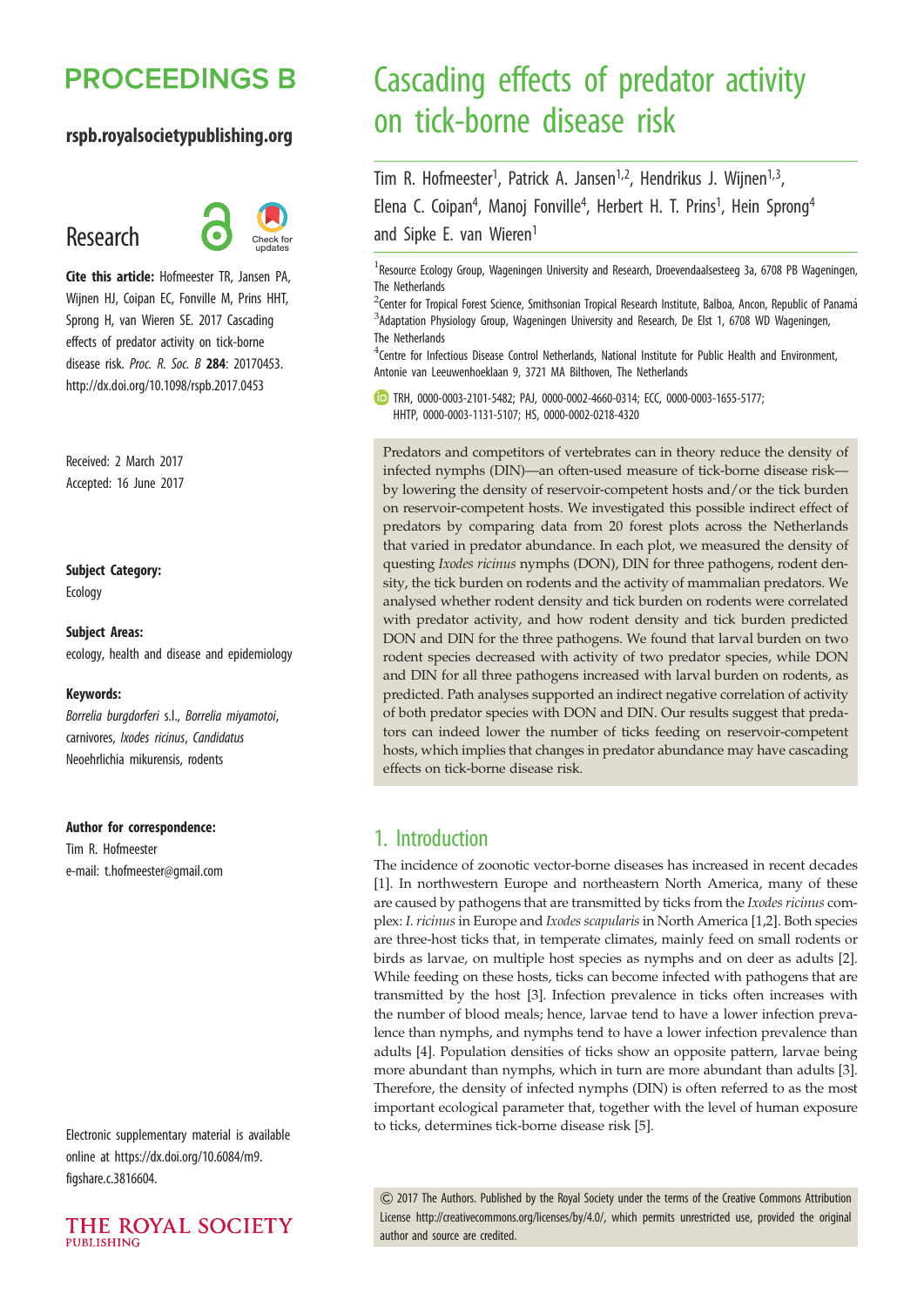There are large differences between areas in the incidence of tick-borne diseases [\[6](#page-6-0),[7](#page-6-0)]. These differences are partly caused by differences in DIN, which have been attributed to differences in climate and habitat characteristics that influence tick survival [\[3\]](#page-6-0) and to differences in host availability, which influences tick densities and infection with pathogens [[8](#page-6-0)]. DIN is often estimated as the product of the density of nymphs (DON) and nymphal infection prevalence (NIP), and depends on the absolute number of larvae that get infected while feeding on reservoir-competent hosts [[8,9\]](#page-6-0). This number is determined by: (i) the abundance of reservoir-competent hosts, (ii) the average number of larvae that feed on each host individual (larval burden), and (iii) the percentage of larvae that get infected while feeding on a reservoir-competent host (realized reservoir competence). The realized reservoir competence of a host species is dependent on many factors, including the infection prevalence of the host, which is again dependent on tick burden [\[10,11](#page-6-0)]. Therefore, DIN is mainly determined by the density of reservoir-competent hosts and their tick burden [\[12](#page-6-0)].

There are reasons to assume that host density and tick burden on hosts may be influenced by predators and competitors of hosts, in at least two ways [[12\]](#page-6-0). First, Ostfeld & Holt [[13\]](#page-6-0) reasoned that predators can reduce disease transmission by lowering the density of reservoir-competent hosts. This idea was supported by a study of tick-borne pathogens in the northeastern USA, in which the incidence of Lyme borreliosis was negatively correlated with the density of red fox (Vulpes vulpes) [[7](#page-6-0)]. To explain these patterns, Levi et al. [[7](#page-6-0)] provided a theoretical model in which foxes decreased the density of white-footed mice (Peromyscus leucopus)—the most important reservoir-competent host for Borrelia burgdorferi, the bacteria causing Lyme borreliosis, in North America—which then led to a decrease in DIN. However, empirical data on rodent densities and DIN in this relationship were lacking.

Second, predators might reduce DIN via non-lethal effects on prey. For example, many prey species show decreased movement and increased refuging behaviour in the presence of a predator or cues of predator presence such as predator scent [[14\]](#page-6-0). As movement is an important parameter determining the encounter rate of hosts with ticks, and thus tick burden [[15](#page-6-0)], predators might lower disease risk by reducing tick burden on prey species. The negative correlation between fox density and Lyme borreliosis incidence in Levi et al. [\[7\]](#page-6-0) could thus be a result of a direct effect (predation) and/or an indirect effect (changed behaviour) on white-footed mice. Changes in the presence or abundance of predators could thus have cascading effects on DIN by affecting both the density of reservoir-competent hosts and the tick burden on reservoir-competent hosts.

In this study, we empirically tested for an indirect negative correlation between the abundance of mammalian predators of rodents and DIN for three tick-borne pathogens, via rodent density and tick burden on rodents. We used a study system including two rodent species—bank vole (Myodes glareolus) and wood mouse (Apodemus sylvaticus)—and three tick-borne pathogens for which these two species are the most important reservoir-competent hosts in Europe [\[10,16](#page-6-0)]—Borrelia afzelii (one of the genospecies of B. burgdorferi s.l.), Borrelia miyamotoi and Candidatus Neoehrlichia mikurensis. To examine empirical evidence for a cascading effect of predator activity on DIN, we first explored the relationship between predator activity, rodent density and tick burden on rodents in 20 forest plots with differing fauna in the Netherlands. Second, we explored the

relationships of rodent density and tick burden on rodents with DON and DIN for the three pathogens in the same plots. We included an analysis of DON as rodents are the most important hosts feeding I. ricinus larvae in temperate Europe, suggesting that predators might also have a cascading effect on nymphal densities [[10](#page-6-0)]. As the tick burden on rodents might be dependent on rodent density and the number of ticks in the environment [\[17\]](#page-6-0), we also included these parameters in the analyses of tick burden on rodents. Finally, we used path analysis to determine whether there was support for an indirect correlation between predator activity and both DON and DIN.

## 2. Material and methods

#### (a) Study sites

We collected data in 20 forest plots of 1 ha located within 19 forest sites in the Netherlands, with more than 5 km between sites. Sites were selected to form a large gradient in predator abundance based on distribution maps and information from the managers of the nature reserves. We assigned each plot to one of five vegetation types, based on the dominant herbaceous species (electronic supplementary material, table S1). We sampled 11 plots in 2013, and nine in 2014 (electronic supplementary material, table S1). In one site, Enkhout, we collected data in two plots 150 m apart, of which one was inside an exclosure of 3 ha. The exclosure was built to exclude large herbivores 3 years before field collection, and used by us to mimic a situation in which all larger predators were absent, which we verified with camera trapping data.

#### (b) Predator activity

Rodents are known to change their behaviour in response to the presence of predators or predator scent [\[14,](#page-6-0)[18](#page-7-0)]. The likelihood that a rodent perceives a predator increases with the amount of predators passing its home range, which is determined by the local density and activity of predators in a plot [[19](#page-7-0)]. This combination of local density and activity of predators can be measured using the passage rate: a photographic capture rate corrected for differences in detectability between species and habitats [[20,21\]](#page-7-0).

We measured passage rates of predators using camera traps (HC500; Reconyx Inc., Holmen, WI, USA) during March– November, the period in which I. ricinus is most active in the Netherlands [\[22](#page-7-0)]. We used the camera trap set-up described by Hofmeester et al. [\[21](#page-7-0)] to obtain 18 camera positions, totalling 504 camera trapping days per plot. Theft and camera malfunction caused some variation in the total number of camera trapping days per plot (electronic supplementary material, table S1). To quantify effective detection distance (EDD), we placed a line of markers at distance intervals of 2.5 m in the centre of the view of each camera [[21](#page-7-0)]. Then, for all animals that crossed the line of markers, we recorded the species and distance intervals. The frequency distribution of intervals was then used to estimate the EDD for each species per vegetation type (electronic supplementary material, table S2) [[21\]](#page-7-0).

The EDD estimates were used to determine passage rates per species per camera location as:

$$
P_i = \frac{x_i}{t \times \text{EDD}_{i_v}},\tag{2.1}
$$

where  $P_i$  is the passage rate of species i (in m<sup>-1</sup> d<sup>-1</sup>),  $x_i$  the number of passages of species  $i$ ,  $t$  the total time the camera was active (in days) and  $EDD_{i_n}$  the effective detection distance of species  $i$  in vegetation type  $v$  (in metres). This passage rate is an index of local activity, described as the number of animals passing a line in front of the camera per day standardized for differences in detectability. For each plot, we calculated the plot-specific passage rate per species as the arithmetic mean of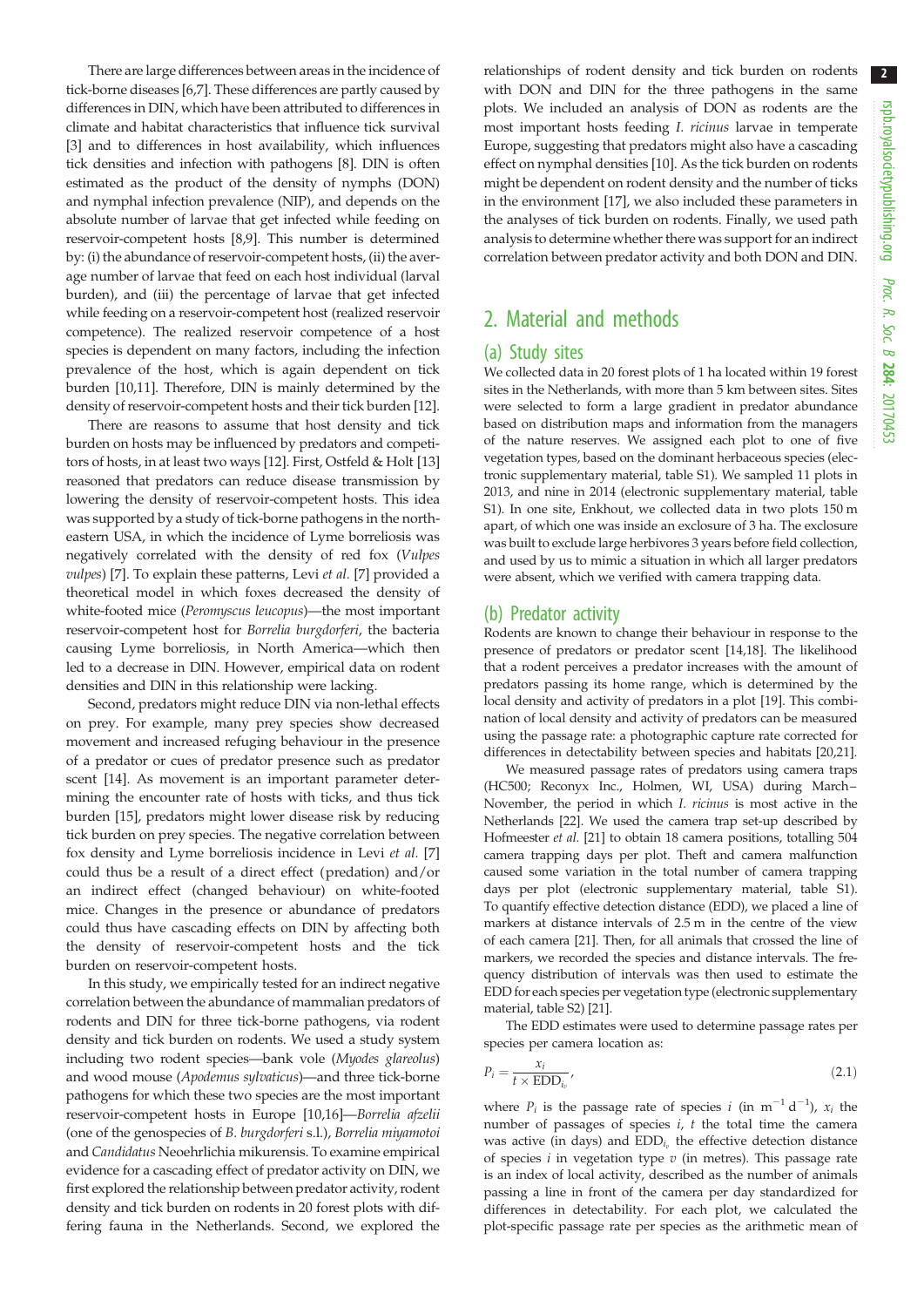the passage rates for all deployments. Henceforth, we refer to passage rates as 'activity'.

## (c) Rodent density and tick burden

We quantified tick burden as: (i) larval burden, the mean number of larvae found on individual rodents at first capture per species per plot, and as (ii) nymphal burden, the mean number of nymphs found on individual rodents at first capture per species per plot. We used these measures to distinguish between the chance that individual rodents become infected by feeding an infected nymph (nymphal burden) and the chance that uninfected larvae become infected by feeding on an infected rodent (larval burden). We studied the two most important rodent species feeding I. ricinus in the Netherlands, bank vole (M. glareolus) and wood mouse (A. sylvaticus) [\[23\]](#page-7-0).

Rodent density and tick burden were quantified by live trapping and screening of rodents. In each plot, we established a grid of  $8 \times 8$  (64) longworth small-mammal live traps (Heslinga Traps, Groningen, The Netherlands) with a 12 m inter-trap distance for one week in July or August, at the peak of larval activity in the Netherlands [[22](#page-7-0)]. We baited the traps with maize, wheat, mealworms and a piece of carrot, and added hay as insulating material. We pre-baited the live traps for 3 days, and then checked the traps during six consecutive trapping sessions at 12 h intervals. Captured rodents were transferred from the trap into a transparent plastic bag, from which we identified the animals to species. We handled the mice and voles with care, by holding them by the scruff of their neck and counted all the ticks on the head, ears, throat and neck of the animal. We collected a stratified random selection of ticks from rodents from each plot—approximately 10% of the counted ticks—for identification to species level in the laboratory using an established identification key [\[24](#page-7-0)]. All collected ticks were identified as I. ricinus. All rodents were individually marked by clipping some of the top fur in a unique pattern, for individual identification when recaptured [\[25\]](#page-7-0).

We estimated the density of each rodent species using the capture–mark–recapture models for closed populations presented by Otis et al. [[26](#page-7-0)] as implemented in MARK [[27](#page-7-0)], assuming that the probability of capture  $(p)$  and the probability of recapture  $(c)$ were equal and constant during trapping sessions. As we sampled 1 ha plots, we report the abundance estimates from MARK as densities per hectare. For the six combinations of plot and species where the minimum number of animals caught per species was too low to estimate a density using MARK, we used the minimum number of individuals known alive as the density estimate.

## (d) Tick density

We determined density of *I. ricinus* larvae and nymphs by collecting ticks six times in each plot, once every four weeks from April to September. Tick density was determined by blanket-dragging of 20 transects of 10 m with a  $1 \text{ m}^2$  cotton cloth [\[28\]](#page-7-0) during each four-week interval, totalling  $1200 \text{ m}^2$  per plot. We only sampled ticks in optimal conditions: on dry days, with air temperature greater than  $10^{\circ}$ C [[3](#page-6-0)], and in dry vegetation less than 60 cm high [\[29\]](#page-7-0). We measured air temperature and relative humidity at the start and the end of each sampling session within the vegetation using a hygro-thermometer (TH-1; Amprobe®, Everett, WA, USA) as both can influence the efficiency of drag sampling, resulting in biased density estimates [\[30\]](#page-7-0). During all sessions, dragging was performed within 5 days in all plots to minimize variation in weather conditions. We calculated the average number of nymphs per  $100 \text{ m}^2$  over the whole period to analyse differences between plots. All I. ricinus nymphs were collected in Eppendorf tubes and stored at  $-20^{\circ}$ C until pathogen analysis.

To estimate larval density at the time of rodent trapping, we averaged the number of larvae dragged in July and August to

estimate larval density per  $100 \text{ m}^2$ . We used this estimate of larval density in our analysis of larval burden on the two rodent species.

## (e) Density of infected nymphs

To determine the DIN with tick-borne pathogens transmitted by rodents, we determined pathogen prevalence in all individual nymphs by qPCR using the methods described in Heylen et al. [[31](#page-7-0)] (B. miyamotoi) and Jahfari et al. [\[32](#page-7-0)] (Ca. Neoehrlichia mikurensis). There is no qPCR available for B. afzelii (one of the genospecies of B. burgdorferi s.l.), so we used a qPCR for B. burgdorferi s.l. as described in Heylen et al. [[31](#page-7-0)] followed by a conventional PCR targeting the variable 5S-23S intergenic spacer region on the positive samples of the qPCR according to the protocol described in Coipan et al. [\[33\]](#page-7-0). We determined the number of nymphs found with a co-infection of two pathogens and co-infection with all three pathogens, and estimated the overall prevalence of these co-infections using the measured prevalences.

Only 44% of the B. burgdorferi s.l. positive nymphs (as determined by qPCR) yielded a successful conventional PCR and sequence result. To be able to use the more sensitive qPCR results to obtain as good an estimate as possible for the infection prevalence with B. afzelii, we assumed that all genospecies of B. burgdorferi s.l. had an equal probability of being successfully sequenced. By doing so, we could approximate the infection prevalence of nymphs with B. afzelii for each plot as:

$$
\text{NIP}_{Ba} = \frac{P_{Ba} \times I_{Bb}}{N_t},\tag{2.2}
$$

where  $NIP_{Ba}$  is the nymphal infection prevalence with B. afzelii,  $P_{Ba}$  the proportion of successful sequences identified as *B*. *afzelii*,  $I_{Bb}$  the total number of nymphs infected with B. burgdorferi s.l. as determined by qPCR and  $N_t$  the total number of nymphs tested in a plot.

We used the estimated infection prevalence with B. afzelii and the infection prevalence as determined by qPCR for B. miyamotoi and Ca. N. mikurensis to estimate the density of questing nymphs infected by these pathogens as:

$$
\text{DIN}_{\text{Pi}} = \text{NIP}_{\text{Pi}} \times \text{DON},\tag{2.3}
$$

where  $\text{DIN}_{Pi}$  is the density of questing nymphs infected with pathogen species *i* (per 100 m<sup>2</sup>),  $NIP_{Pi}$  the infection prevalence in questing nymphs with pathogen species  $i$  and DON the density of questing nymphs as determined by blanket-dragging (per  $100 \text{ m}^2$ ).

## (f) Statistical analysis

Statistical analyses were performed in R v. 3.2.3 [[34](#page-7-0)] using the nlme package [[35](#page-7-0)] to fit linear mixed models (LMMs) and the glmmADMB package [[36](#page-7-0)] to fit generalized LMMs (GLMMs). We first explored the data by testing for correlations between: (i) bank vole or wood mouse density, (ii) larval burden on bank voles or wood mice, or (iii) nymphal burden on bank voles or wood mice (GLMMs with negative binomial distribution and log link) and the activity of the different predator species that we detected in our plots using the dredge function in the MuMIn package [\[37](#page-7-0)]. Second, we explored correlations between rodent density, larval burden and nymphal burden (per species) with the density of questing nymphs (DON) and the DIN for all three pathogens using GLMMs with a negative binomial distribution and log link. We did not include nymphal burden in the analyses for wood mice as nymphal burden was correlated with larval burden in this species (GLMM:  $\beta = 0.63$ ,  $p = 0.04$ ). As temperature and humidity were correlated (LMM:  $\beta = -2.17$ ,  $p = 0.001$ ), we only added humidity as a covariate in all models of DON and DIN to correct for possible effects of these parameters on questing tick activity. We tested for collinearity by calculating the variance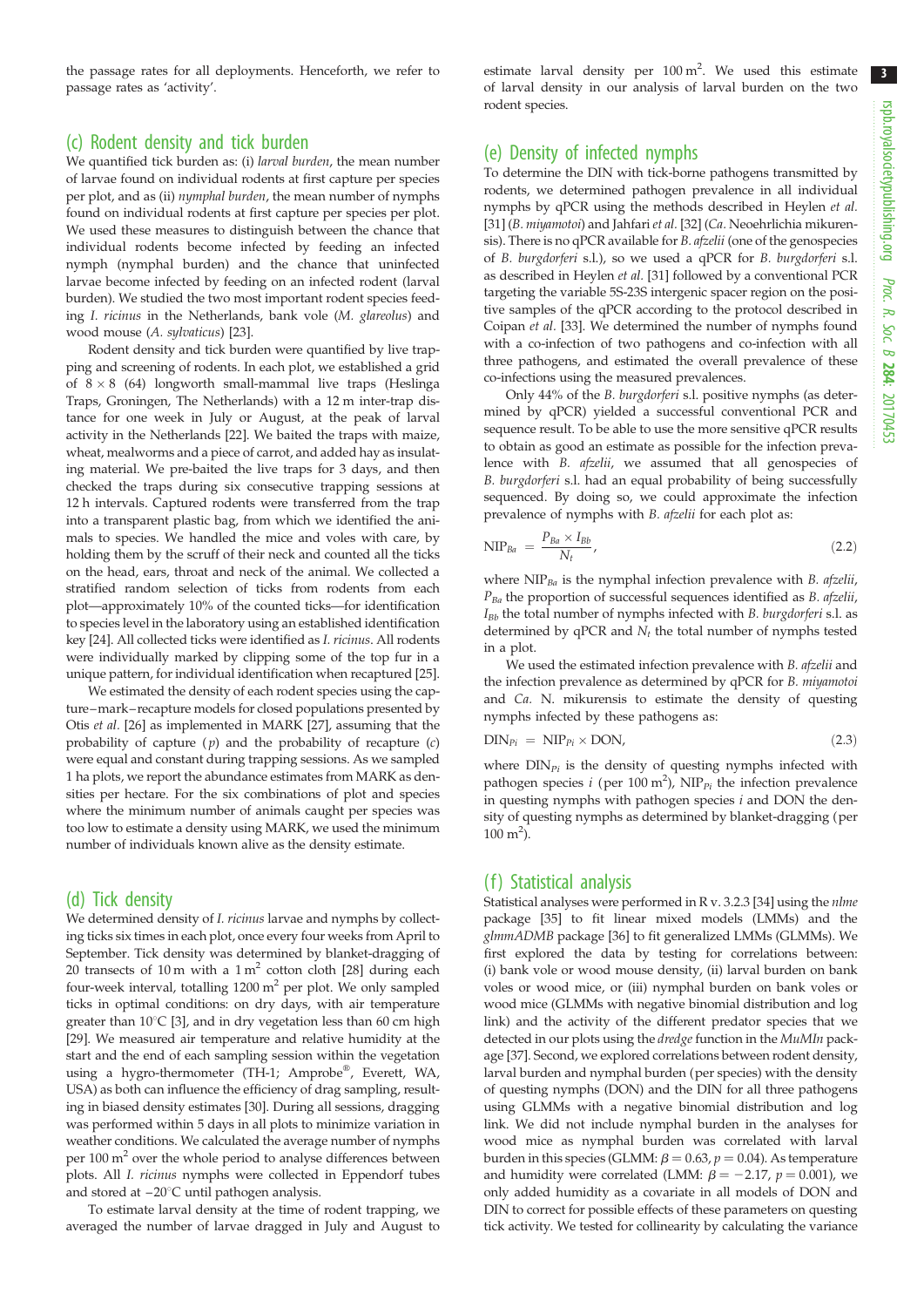<span id="page-3-0"></span>

Figure 1. Correlations between the mean larval burden on bank voles and  $(a)$  red fox and  $(b)$  stone marten activity, and correlation between the mean larval burden on wood mice and (c) red fox and (d) stone marten activity. Points show the raw data, solid lines show the model predictions for a model including both predator species.

inflation factor [[38](#page-7-0)], which was below 2 for all reported models. We allowed a random intercept per vegetation type nested within year in all models including DON or DIN to correct for possible differences in drag-sampling efficiency between vegetation types and possible differences in questing tick densities between years owing to differences in weather conditions. We allowed a random intercept per year for all other models to correct for possible differences between years.

We used confirmatory path analysis using directional separation [[39](#page-7-0)], to quantify an indirect correlation of predator activity with DON and DIN via rodent density or larval burden on rodents. When data used in a path analysis have a hierarchical or multi-level structure, directional separation can be used to test causal models [\[39\]](#page-7-0). A causal model is rejected when variables that are only indirectly connected by a causal path are not independent from each other conditional on the variables that are direct causes of either of the variables to be tested. An example from our model is the relationship between predator activity and DIN, which would be independent conditional on rodent density and larval burden on rodents (independence claim) if a causal relationship exists. This independence can be statistically tested using a model in which all parameters in the independence claim are included. Using the example above that would be a model regressing DIN with predator activity, rodent density and larval burden, where predator activity should not be correlated with DIN when rodent density and larval burden are held constant.

We determined and tested the independence claims for the causal models (electronic supplementary material, S3) and calculated C values as described by Shipley [\[39](#page-7-0)] for each of the combinations of DON and DIN for the different pathogens per rodent species. We only tested path models for predators and rodent characteristics where we found significant correlations  $(\alpha = 0.05)$  for the individual tests. Causal models were rejected if the C value was unlikely to have occurred by chance ( $p < 0.05$ ) using a  $\chi^2$ -test [\[39\]](#page-7-0). We tested the path coefficients for not rejected causal models using GLMMs with a negative binomial distribution and a log link for all paths.

As larval densities, rodent densities, larval burdens and nymphal burdens were over-dispersed, we  $log_{10}$  transformed these parameters to approximate normality in models in which these parameters were included as explanatory variables. If the parameter included estimates of zero, we added the lowest measured positive number to circumvent problems with the transformation. We standardized all parameters, when applied after transformation, by extracting the mean and dividing by 2 s.d. [[40](#page-7-0)] to obtain standardized regression coefficients.

We used a  $\chi^2$ -test to test for differences in observed prevalence of co-infections with the different pathogens in all questing nymphs, and expected prevalence of co-infections based on the infection prevalence of the separate pathogens, to test for associations between the pathogens.

## 3. Results

We found large variation between plots in the DIN for *B. afzelii*, B. miyamotoi and Ca. Neoehrlichia mikurensis, and also in the activity of mammalian predators of rodents (see [\[41](#page-7-0)] for full dataset). Red fox (V. vulpes) was present in most plots (18 out of 20), followed by European pine marten (Martes martes; 12 out of 20), stone marten (Martes foina; 6 out of 20) and European polecat (Mustela putorius; 5 out of 20). Where they were present, red fox also showed the highest activity (mean  $\pm$  standard deviation)  $0.0080 \pm 0.0061$  m<sup>-1</sup> d<sup>-1</sup>, followed by Pine marten  $0.0041 \pm 0.0037$  m<sup>-1</sup> d<sup>-1</sup>, stone marten  $0.0011 +$ 0.0011 m<sup>-1</sup> d<sup>-1</sup> and polecat 0.0011  $\pm$  0.0006 m<sup>-1</sup> d<sup>-1</sup>.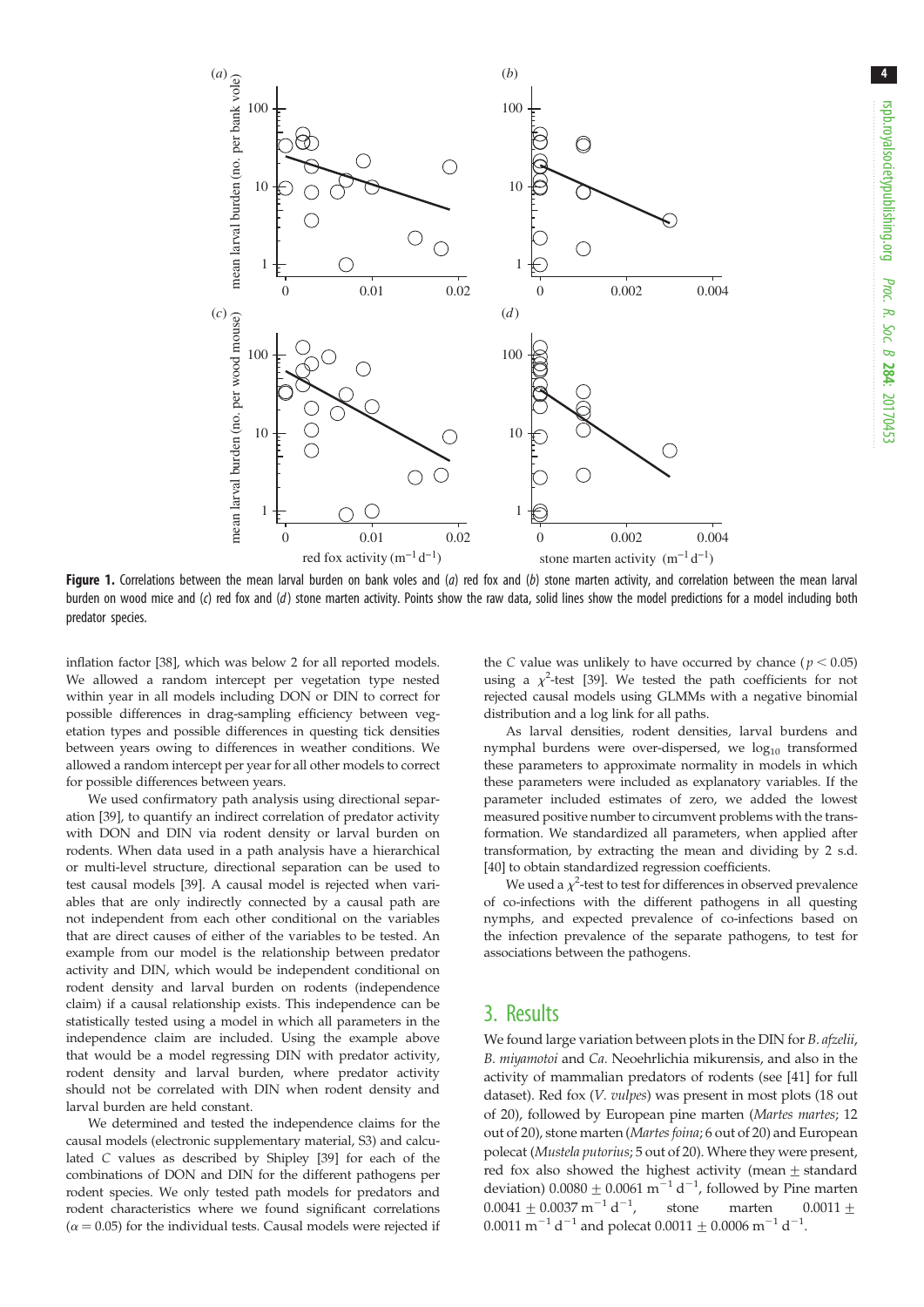

Figure 2. Correlations between the mean larval burden on rodents and DIN for (a) B. afzelii, (b) B. miyamotoi and (c) Ca. Neoehrlichia mikurensis for bank voles, and (d) B. afzelii, (e) B. miyamotoi and (f) Ca. N. mikurensis for wood mice. Points show the raw data, solid lines show the model predictions for full models as presented in the electronic supplementary material, S5.

We excluded one plot (Duin en Kruidberg) from our analyses as we did not catch any rodents in this site and thus could not determine tick burden on rodents. For the analyses involving tick burden on bank voles (M. glareolus), we also excluded two sites (Amsterdamse Waterleiding Duinen and Schoorlse Duinen) where we did not catch any bank voles.

Exploratory analyses showed that bank vole density increased with pine marten activity (GLMM:  $\beta = 1.45$ ,  $p =$ 0.04) but was not correlated with the activity of any of the other predators (electronic supplementary material, S4). Wood mouse (A. sylvaticus) density was not correlated with the activity of any of the predators, although there was a near significant trend for polecat ( $\beta$  = 1.22,  $p$  = 0.06; electronic supplementary material, S4). Larval burden on bank voles  $(\beta_{fox} = -0.99, p_{fox} = 0.004; \beta_{marten} = -0.91, p_{marten} = 0.02)$ and wood mice ( $\beta_{\text{fox}} = -1.60$ ,  $p_{\text{fox}} < 0.001$ ;  $\beta_{\text{marten}} = -1.32$ ,  $p<sub>marten</sub> < 0.001$ ) decreased with the activity of red fox and stone marten [\(figure 1](#page-3-0); electronic supplementary material, S4). Nymphal burden on bank voles and wood mice was not correlated with predator activity (electronic supplementary material, S4), although there was a negative trend of nymphal burden on wood mice with red fox activity ( $\beta$  = -1.29, p = 0.11). Further exploration showed that both DON and DIN for all three pathogens increased with larval burden on both bank voles and wood mice (figure 2; electronic supplementary material, S5).

Path analyses supported an indirect correlation of both red fox and stone marten activity with DON (electronic supplementary material, figure S6) and DIN for B. afzelii, B. miyamotoi and Ca. N. mikurensis via mean larval burden on both bank voles and wood mice [\(figure 3\)](#page-5-0). One of the independence claims for the path concerning DON was not met (electronic supplementary material, S3), so this path was added to the path diagram, after which both the path models for bank vole  $(C = 4.8, p = 0.60)$  and for wood mouse ( $C = 5.8$ ,  $p = 0.47$ ) were not rejected (electronic supplementary material, figure S6). None of the tested path models for DIN for bank vole (*B. afzelii:*  $C = 5.3$ ,  $p = 0.72$ ; B. *miyamotoi:*  $C = 3.7$ ,  $p = 0.88$ ; Ca. N. mikurensis:  $C = 3.4$ ,  $p = 0.90$  and for wood mouse (*B. afzelii:*  $C = 9.4$ ,  $p = 0.31$ ; B. miyamotoi:  $C = 7.2$ ,  $p = 0.52$ ; Ca. N. mikurensis:  $C = 7.9$ ,  $p = 0.45$ ) were rejected. Consistent with the previous analyses, not all path coefficients were significantly different from zero: there was no correlation of red fox and stone marten activity with either bank vole or wood mouse density, no correlation between bank vole density and mean larval burden on bank voles, no correlation between wood mouse density and mean larval burden on wood mice and no correlation between bank vole or wood mouse density and DIN for any of the pathogens [\(figure 3](#page-5-0)). Larval burden on bank voles and wood mice increased with larval density, and decreased with red fox and stone marten activity, as expected ([figure 3](#page-5-0)). For each of the pathogens, DIN increased with larval burden on rodents also after correcting for differences in bank vole or wood mouse density [\(figure 3\)](#page-5-0).

Among 16 617 questing nymphs that we screened, we found very low co-infection percentages with an over-representation of all four possible co-infections: B. afzelii and B. miyamotoi (observed % = 0.084, expected % = 0.045,  $\chi^2$ value = 4.3,  $p = 0.038$ ), B. afzelii and Ca. N. mikurensis (observed % = 0.54, expected % = 0.13,  $\chi^2$ -value = 168.1,  $p$  < 0.001), B. miyamotoi and Ca. N. mikurensis (observed % = 0.18, expected % = 0.12,  $\chi^2$ -value = 4.0,  $p = 0.047$ ) and the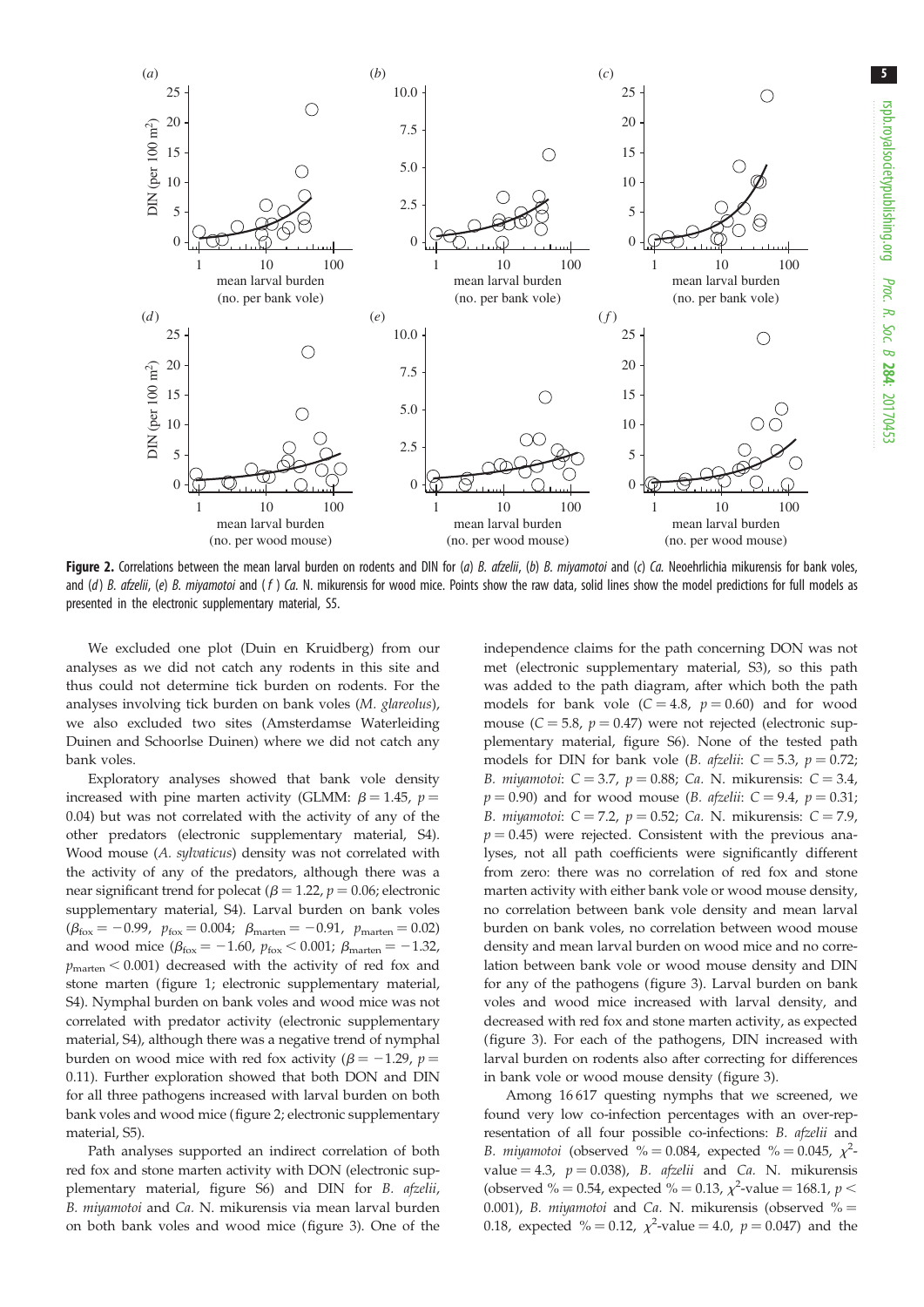<span id="page-5-0"></span>

Figure 3. Path diagrams showing direct and indirect correlations of predator activity and larval density with rodent density, mean larval burden on rodents and DIN for (a) bank voles and B. afzelii, (b) bank voles and B. miyamotoi, (c) bank voles and Ca. Neoehrlichia mikurensis, (d) wood mice and B. afzelii, (e) wood mice and B. miyamotoj, and (f) wood mice and Ca. N. mikurensis. The left part of the diagram is identical for all models per species and therefore only shown once. Thick arrows indicate statistically supported paths. Path coefficients have 95% confidence interval between brackets. (Online version in colour.)

three pathogens together (observed % = 0.023, expected % = 0.0027,  $\chi^2$ -value = 19.8,  $p < 0.001$ ).

## 4. Discussion

Theory predicts that predators can reduce the DIN by suppressing reservoir-competent hosts and the encounter rate between ticks and reservoir-competent hosts [\[7](#page-6-0),[13\]](#page-6-0). Changes in predator presence and activity might thus have cascading effects on disease risk. We carried out a field study to determine whether variation in the density of questing nymphs (DON) and DIN was explained by variation in predator activity via both rodent density and larval burden on rodents. We found that larval burden on two important reservoir-competent hosts, bank vole (M. glareolus) and wood mouse (A. sulvaticus), decreased with activity of two predators: red fox (V. vulpes) and stone marten (Martes foina). Overall DON as well as DIN for three tick-borne pathogens—B. afzelii, B. miyamotoi and Ca. Neoehrlichia mikurensis—increased with larval burden on these rodents. Path analyses supported an indirect (negative) correlation between both predator species and DON, and DIN for all three pathogens, which is in agreement with theory.

Path analyses revealed an indirect negative correlation of both red fox and stone marten activity with DON and DIN for all three tick-borne pathogens via differences in the mean larval burden on rodents, even after correcting for an indirect correlation with questing larval density (figure 3; electronic supplementary material, figure S6). Red foxes and stone martens generally carry few I. ricinus [\[42](#page-7-0)–[44](#page-7-0)]. Therefore, we conclude that it is unlikely that the negative correlation between predator activity and larval burden on bank voles and wood mice is caused by a dilution effect where foxes and martens divert ticks that would otherwise feed on rodents [\[12](#page-6-0)]. We suggest two other mechanisms that might explain the negative correlation between predator activity and larval burden on bank voles and wood mice. First, bank voles and wood mice can become less active in areas with more cues of predator presence [\[18](#page-7-0)], reducing their encounter rate with ticks and therefore tick burden [\[15](#page-6-0)]. Second, those animals that do move more and therefore acquire more ticks [[15\]](#page-6-0) might also have a higher risk of being predated, leading to a selective predation on highly infested animals [[45\]](#page-7-0). Further research estimating the day range of rodents in relation to predation risk and tick burden in areas differing in predator activity is needed to test these hypotheses.

Our analyses focused on the determinants of DON and DIN. The reason that we did not do the same for NIP is that we lacked data on one of the main determinants: the number of larvae feeding on non-rodent hosts [[9](#page-6-0)]. There is certainly a potential for predators to influence NIP, namely by changing the number of larvae feeding on rodents and possibly also the number of larvae feeding on non-rodent hosts that are prey to the same predators. An analysis of the entire host assemblage is needed to fully understand how predators influence NIP, and thereby one of the parameters determining tick-borne disease risk.

We sampled predators, rodents and questing ticks in each plot in the same year. However, where there is a time lag between these factors, we might have missed correlations. By measuring all variables in the same year, we assumed that densities were constant between years, but this assumption is probably invalid, especially for rodents [[46\]](#page-7-0). Ostfeld et al. [[47\]](#page-7-0) found a positive correlation between rodent density in year  $t-1$  and the density of I. scapularis nymphs in year t. Similarly, there might be a time lag on potential effects of predators on rodent density [\[13](#page-6-0)]. This is further complicated by the fact that on different spatial scales (i) predator activity might reduce rodent population densities (negative correlation) [[46\]](#page-7-0), while at the same time, (ii) patches with high rodent density might attract predators from the surrounding area (positive correlation) [\[48](#page-7-0)]. We mainly found support for the second relationship as all correlations between predator activity and rodent density in our study were positive (electronic supplementary material, S4). Therefore, correlational studies on a small spatial scale (less than or equal to 1 ha) might not be able to show regulation of rodents by predators. Studies that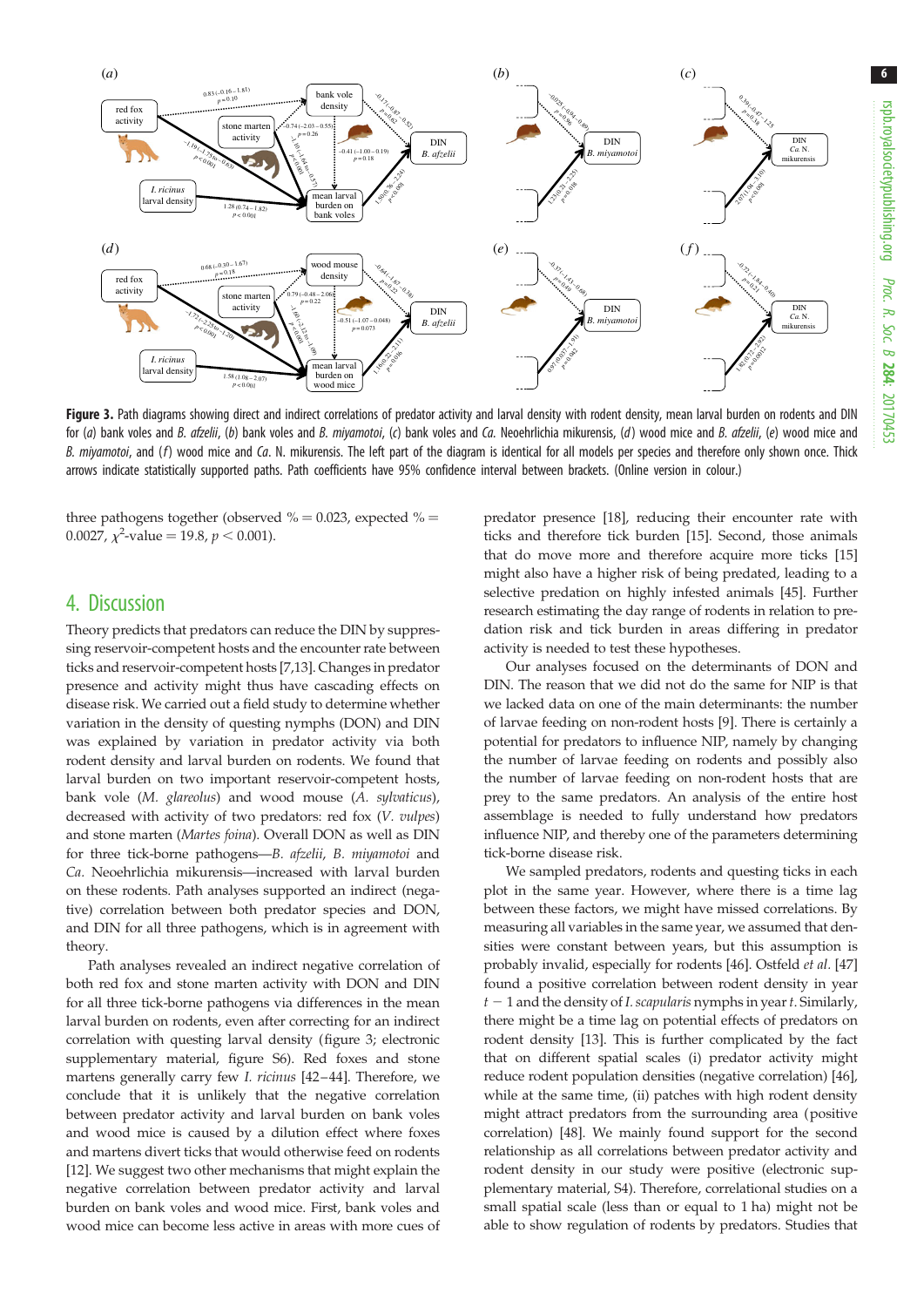<span id="page-6-0"></span>span multiple years on several spatial scales are thus needed to better understand the correlations between predator activity and rodent and tick density.

We found a strong identity effect of red fox and stone marten compared with the other mammalian predators of rodents (electronic supplementary material, S4). All predators were generalist foragers that feed on a large variety of food items, but red fox has the highest proportion of small rodent biomass in its diet [[49](#page-7-0)–[51](#page-7-0)], which might explain the strong identity effect. Second, the identity effect might relate to predator size as red fox and stone marten were the two largest predators that we recorded [\[52](#page-7-0)]. Reducing movement and increasing refuging behaviour may be more effective as strategy to avoid a larger predator than as strategy to avoid a smaller predator that can also hunt in dense vegetation or enter rodent burrows.

We found further support for a reservoir role of bank vole and wood mouse for B. miyamotoi and Ca. N. mikurensis as co-infections of these pathogens with B. afzelii in questing nymphs occurred more than expected by chance. This suggests that larvae get infected with these three pathogens while feeding on the same host species, suggesting that the same host species that maintain B. afzelii also maintain B. miyamotoi and Ca. N. mikurensis. This is further supported by the higher standardized correlation coefficients for larval burden in correlation with DIN for these pathogens compared with the results for DON. Overall, the patterns were less strong for B. miyamotoi, probably because infection by larvae and transovarial transmission also play a role in the maintenance of this pathogen, but not for the others [[53\]](#page-7-0).

This study is, to our knowledge, the first to find empirical support for a negative correlation between the activity of predators, the density of questing nymphs and DIN for tick-borne pathogens. Our study also highlights the importance of differences in larval burden between sites as these were correlated with differences in nymphal densities and DIN between sites. The results suggest that predators can indeed lower the number of ticks feeding on reservoir-competent hosts, which implies that changes in predator abundance may have cascading effects on tick-borne disease risk. The emergence of cascading effects of predator activity on tickborne disease risk calls for the appreciation and protection of predator species such as red fox, many of which are persecuted across Europe [[54](#page-7-0)].

Ethics. All experimental handling procedures were approved by the Animal Experiments Committee of Wageningen University (WUR-2013055 and WUR-2014019) and by the Netherlands Ministry of Economic Affairs (FF/75A/2013/003).

Data accessibility. The full dataset used in the analyses is available at the Dryad Data Repository:<http://dx.doi.org/10.5061/dryad.th1s6> [\[41](#page-7-0)]. Authors' contributions. T.R.H. designed the study, collected field data, performed statistical analyses and drafted the manuscript; P.A.J. designed the study and helped draft the manuscript; H.J.W. collected field data; E.C.C. performed molecular analyses; M.F. performed molecular analyses; H.H.T.P. helped design the study; H.S. conceived the study and performed molecular analyses; S.E.W. conceived the study and designed the study. All authors improved the draft manuscript and gave final approval for publication.

Competing interests. We declare we have no competing interests.

Funding. This study was financed by the Netherlands Ministry of Health, Welfare and Sport.

Acknowledgements. We thank Wouter Koenders, Bowy den Braber, Pieter-Bas van der Lei and Frans Jacobs for their help during fieldwork; all landowners for permissions; and Willem Takken and Gilian van Duijvendijk for discussion. We are very grateful to the editors and to three anonymous reviewers for their constructive comments, which greatly improved this manuscript.

## **References**

- 1. Kilpatrick AM, Randolph SE. 2012 Drivers, dynamics, and control of emerging vector-borne zoonotic diseases. Lancet 380, 1946– 1955. ([doi:10.1016/](http://dx.doi.org/10.1016/S0140-6736(12)61151-9) [S0140-6736\(12\)61151-9\)](http://dx.doi.org/10.1016/S0140-6736(12)61151-9)
- 2. Gray JS. 1998 The ecology of ticks transmitting Lyme borreliosis. Exp. Appl. Acarol. 22, 249-258. [\(doi:10.1023/a:1006070416135\)](http://dx.doi.org/10.1023/a:1006070416135)
- 3. Randolph SE. 2004 Tick ecology: processes and patterns behind the epidemiological risk posed by ixodid ticks as vectors. Parasitology 129, S37-S65. [\(doi:10.1017/s0031182004004925](http://dx.doi.org/10.1017/s0031182004004925))
- 4. Rauter C, Hartung T. 2005 Prevalence of Borrelia burgdorferi sensu lato genospecies in Ixodes ricinus ticks in Europe: a metaanalysis. Appl. Environ. Microbiol. 71, 7203– 7216. [\(doi:10.1128/aem.71.11.](http://dx.doi.org/10.1128/aem.71.11.7203-7216.2005) [7203-7216.2005\)](http://dx.doi.org/10.1128/aem.71.11.7203-7216.2005)
- 5. Connally NP, Ginsberg HS, Mather TN. 2006 Assessing peridomestic entomological factors as predictors for Lyme disease. J. Vector Ecol. 31, 364– 370. ([doi:10.3376/1081-1710\(2006\)31](http://dx.doi.org/10.3376/1081-1710(2006)31[364:apefap]2.0.co;2) [\[364:apefap\]2.0.co;2](http://dx.doi.org/10.3376/1081-1710(2006)31[364:apefap]2.0.co;2))
- Sykes RA, Makiello P. 2016 An estimate of Lyme borreliosis incidence in Western Europe. J. Public Health 39, 74 – 81. ([doi:10.1093/](http://dx.doi.org/10.1093/pubmed/fdw017) [pubmed/fdw017](http://dx.doi.org/10.1093/pubmed/fdw017))
- 7. Levi T, Kilpatrick AM, Mangel M, Wilmers CC. 2012 Deer, predators, and the emergence of Lyme disease. Proc. Natl Acad. Sci. USA 109, 10 942-10 947. ([doi:10.1073/pnas.1204536109](http://dx.doi.org/10.1073/pnas.1204536109))
- 8. LoGiudice K, Duerr S.TK, Newhouse MJ, Schmidt KA, Killilea ME, Ostfeld RS. 2008 Impact of host community composition on Lyme disease risk. Ecology 89, 2841 – 2849. [\(doi:10.1890/07-1047.1\)](http://dx.doi.org/10.1890/07-1047.1)
- 9. Van Buskirk J, Ostfeld RS. 1995 Controlling Lyme disease by modifying the density and species composition of tick hosts. Ecol. Appl. 5, 1133 – 1140. [\(doi:10.2307/2269360](http://dx.doi.org/10.2307/2269360))
- 10. Hofmeester TR, Coipan EC, van Wieren SE, Prins HHT, Takken W, Sprong H. 2016 Few vertebrate species dominate the Borrelia burgdorferi s.l. life cycle. Environ. Res. Lett. 11, 043001. [\(doi:10.1088/](http://dx.doi.org/10.1088/1748-9326/11/4/043001) [1748-9326/11/4/043001\)](http://dx.doi.org/10.1088/1748-9326/11/4/043001)
- 11. Ostfeld RS, Levi T, Jolles AE, Martin LB, Hosseini PR, Keesing F. 2014 Life history and demographic drivers of reservoir competence for three tick-borne zoonotic pathogens. PLoS ONE 9, e107387. [\(doi:10.](http://dx.doi.org/10.1371/journal.pone.0107387) [1371/journal.pone.0107387\)](http://dx.doi.org/10.1371/journal.pone.0107387)
- 12. Keesing F, Holt RD, Ostfeld RS. 2006 Effects of species diversity on disease risk. Ecol. Lett. 9, 485 – 498. [\(doi:10.1111/j.1461-0248.2006.00885.x](http://dx.doi.org/10.1111/j.1461-0248.2006.00885.x))
- 13. Ostfeld RS, Holt RD. 2004 Are predators good for your health? Evaluating evidence for top-down regulation of zoonotic disease reservoirs. Front. Ecol. Environ. 2, 13 – 20. [\(doi:10.1890/1540-](http://dx.doi.org/10.1890/1540-9295(2004)002[0013:apgfyh]2.0.co;2) [9295\(2004\)002\[0013:apgfyh\]2.0.co;2](http://dx.doi.org/10.1890/1540-9295(2004)002[0013:apgfyh]2.0.co;2))
- 14. Lima SL. 1998 Stress and decision making under the risk of predation: recent developments from behavioral, reproductive, and ecological perspectives. In Advances in the study of behavior (eds AP Møller, M Milinski, PJB Slater), pp. 215– 290. New York, NY: Academic Press.
- 15. Calabrese JM, Brunner JL, Ostfeld RS. 2011 Partitioning the aggregation of parasites on hosts into intrinsic and extrinsic components via an extended Poisson-gamma mixture model. PLoS ONE 6, e29215. [\(doi:10.1371/journal.pone.0029215\)](http://dx.doi.org/10.1371/journal.pone.0029215)
- 16. Burri C, Schumann O, Schumann C, Gern L. 2014 Are Apodemus spp. mice and Myodes glareolus reservoirs for Borrelia miyamotoi, Candidatus Neoehrlichia mikurensis, Rickettsia helvetica, R. monacensis and Anaplasma phagocytophilum? Ticks Tick Borne Dis. 5, 245– 251. [\(doi:10.1016/j.ttbdis.](http://dx.doi.org/10.1016/j.ttbdis.2013.11.007) [2013.11.007](http://dx.doi.org/10.1016/j.ttbdis.2013.11.007))
- 17. Rosa R, Pugliese A, Ghosh M, Perkins SE, Rizzoli A. 2007 Temporal variation of Ixodes ricinus intensity